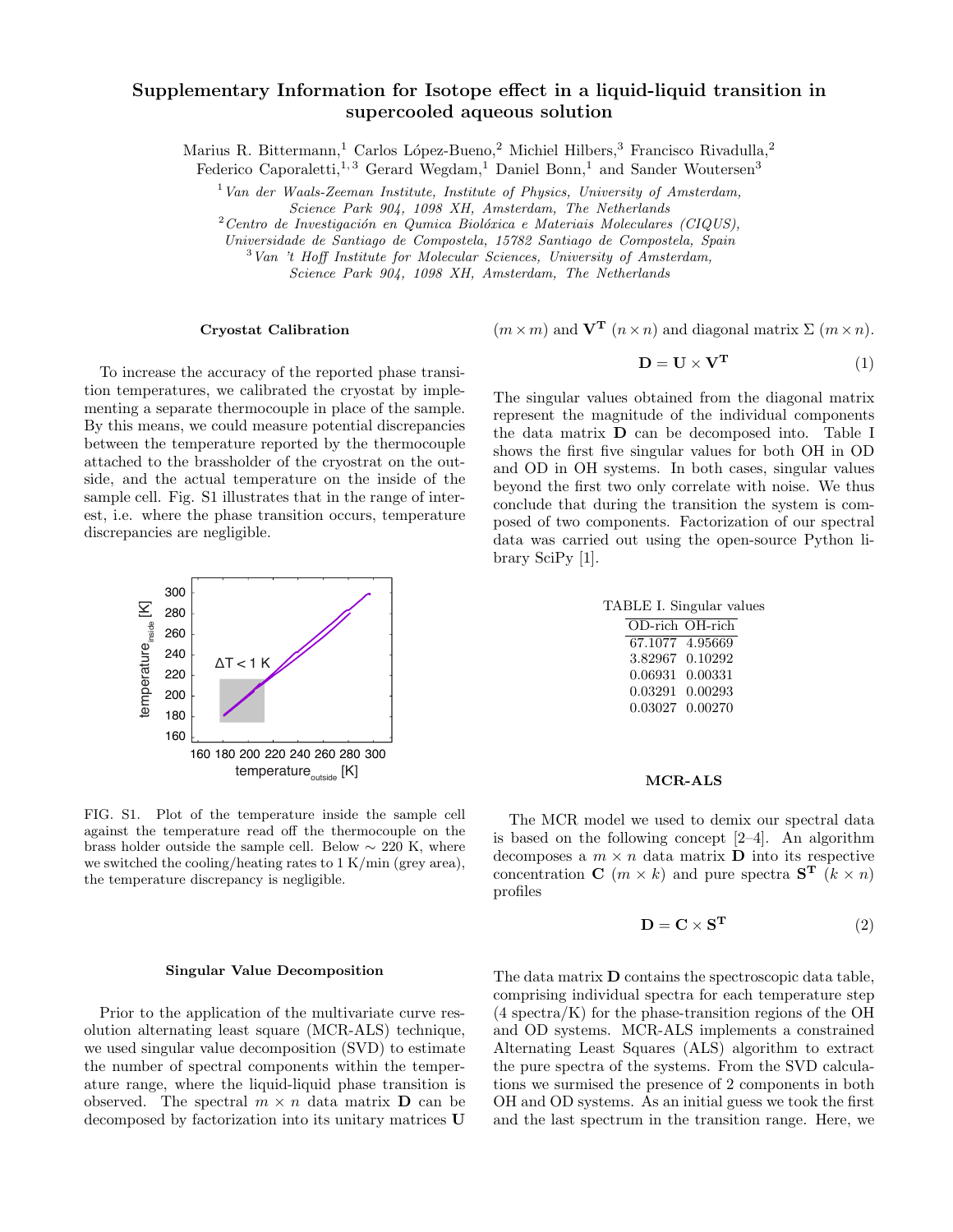

FIG. S2. Temperature-dependent infrared spectra of a isotopic mixtures of aqueous  $N_2H_5$ . TFA solution, prepared with neutral pH. a-d Cooling down and reheating of the 3 % OD in OH system. The changes in the hydrogen-bond structure are probed using the the OD stretching mode. Arrows show the direction of the evolution of the spectra. At  $\approx 192$  K, the sample undergoes a liquid-liquid transition, indicated by a sudden jump to a new broad peak at  $\approx 2440 \text{ cm}^{-1}$  (dashed circle).

set non-negativity and normalization as constraints. We used the open-source Python library pyMCR to perform MCR-ALS calculations [5].

Fig. 1 (e-h)) can be clearly observed: the pH of the solution does not play a major role in phase transition.

## Liquid-liquid transition in a neutral aqueous solution

The studied hydrazinum-trifluracetate solutions  $(x_{water} = 0.84)$  are slightly acidic (pH  $\simeq$  3.4). To determine whether or not the observed phase transition was influenced by the pH, we prepared and investigated, using IR absorption spectroscopy, a neutral  $\mathrm{N}_2\mathrm{D}_5\cdot\mathrm{TFA}$ solution ( $pH \approx 7$ ). A thermal protocol similar to the one employed for the spectra shown in Fig. 1 of the main text was used, i.e., the sample was cooled down with a rate of 5 K/min down to 220K and of 1.5 K/min in the region between 180 K and 220 K. The temperature-dependent spectra are shown in Fig. S2 (a-d) and analogous features as for the acidic solution reported in the main text (see